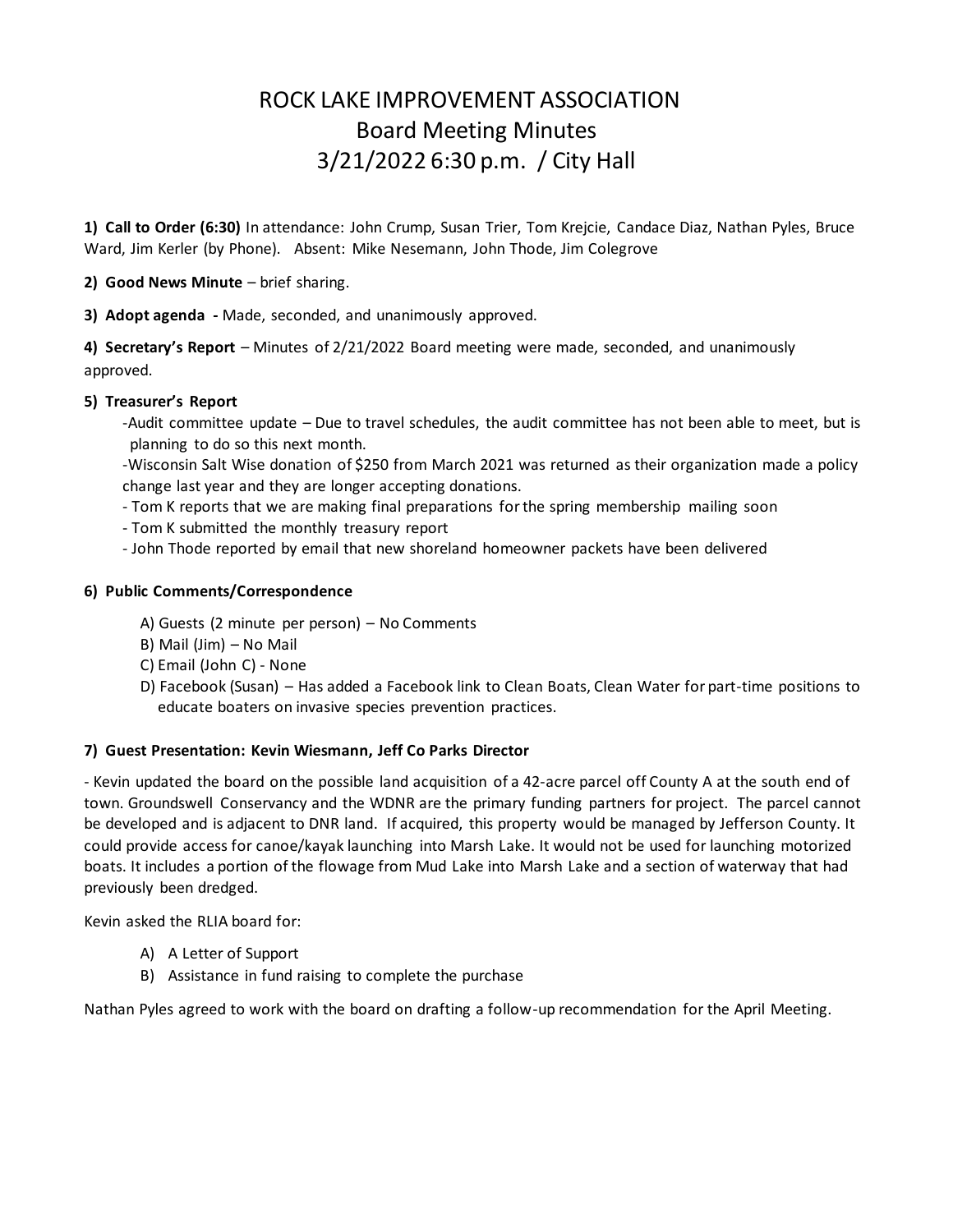## **8) Other Reports**

### **A) County representative (Marisa Ulman)**

- 1) Marisa reports that there is little risk of raking for contributing to the spread of invasive milfoil; that the benefits of raking outweigh the risks.
- 2) She is preparing for water sampling immediately after the lake thaws.
- 3) She is asking for volunteer boaters to support the lake sampling. (Let us know!)
- 4) She plans to resume the biweekly temperature and dissolved oxygen monitoring
- 5) She asked if RLIA would renew funding this year for phosphorous monitoring.

The board voted to approve up to \$1,200 to cover the cost of this testing plan.

6) She has completed the write-up and comparison of the Rock Lake Shoreland Survey which was conducted last summer. She will present an executive summary to the RLIA at the April Meeting and John will add this presentation to our agenda.

### **B) Patricia Cicero**

Jefferson County Soil Builder's will hold a Field Day on the afternoon of April 12<sup>th</sup> from 12:45 to 3:30 pm at N5636 Gordy Lane in Jefferson.

 The purpose of this field day is to educate Jefferson County farmers on healthy soil practices. The public is invited to see the demonstrations and listen to a number of speakers.

Details can be found on the [JCSB Facebook page.](https://www.facebook.com/events/250203087304707/?ref=newsfeed) or the RLIA Website (Post the PDF Flyer?)

### **C) JRLC (Susan Trier)**

1) E. coli risk mitigation at Sandy Beach

- Susan has asked the City to look at the green infrastructure plans for the Sandy Beach new parking and boat landing project as the original plan called for native plants in the swale areas. She has asked the City to also look into future plans.

2) Slow No Wake 200' initiative

The Town board considered the proposal to adopt a single Slow No Wake distance for all motorpowered watercraft. The are looking for further community input and will hold a July public hearing on this topic to gather feedback.

- 3) RLIA is asked to perform 4 tasks in support of a comprehensive Aquatic Invasive Species (AIS) program. (*See JRLC letter)*
	- *i*) Volunteers to sample for new AIS
	- ii) Spiny Flea monitoring
	- iii) Filling the Clean Boats, Clean Waters job posting
	- iv) Asking the City and Town to consider a higher hourly rate for these positions

#### **D) Miljala DNR grant update (Susan & John Crump)**

Susan and John report that we have received permission to proceed with both bridge grants for planning a sediment mitigation plan for the Mijala Channel and Tributary.

The board voted to approve John Crump's signing and acceptance of these 2 grants.